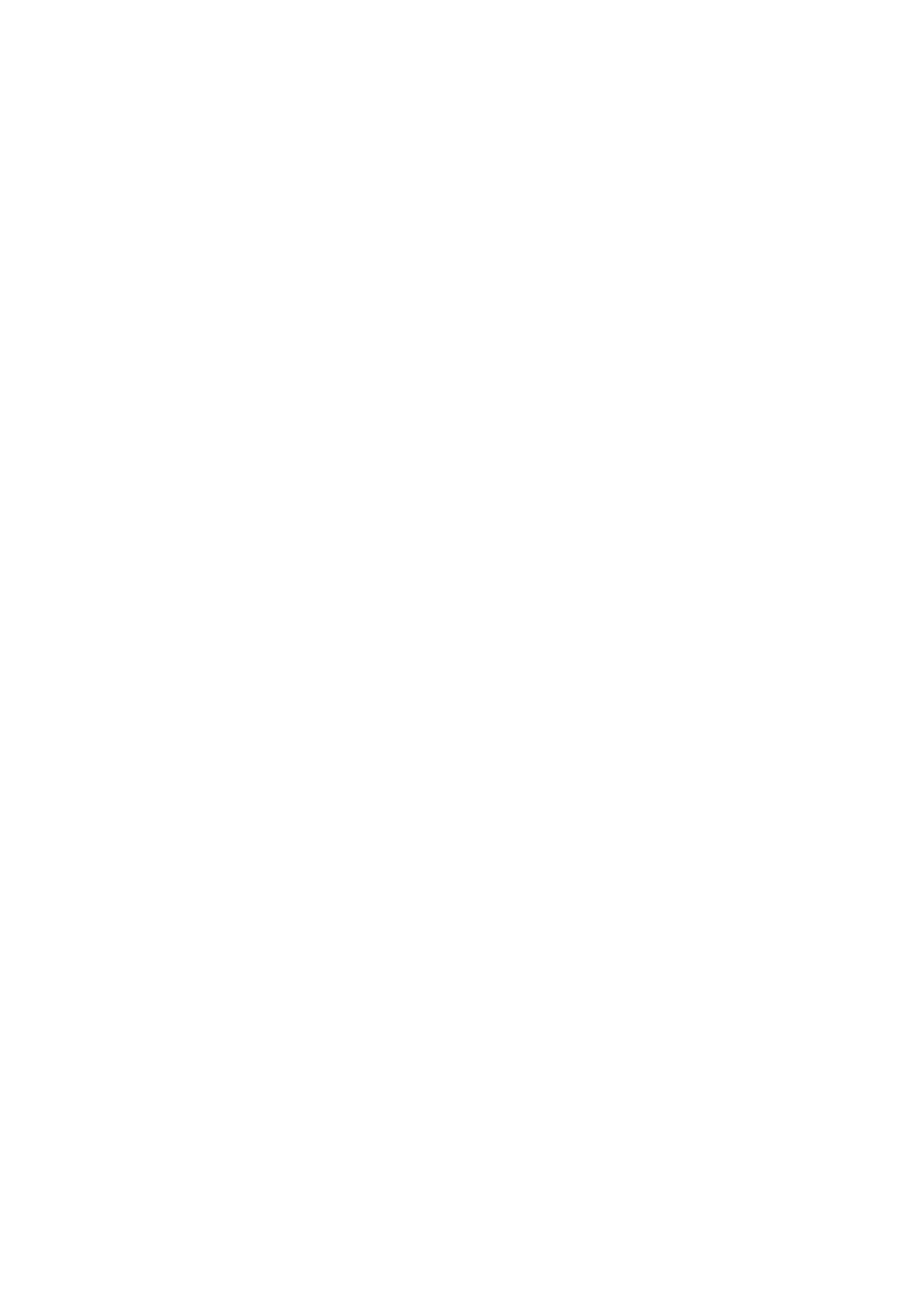Measuring movement-exacerbated pain in cognitively impaired frail elders. The Clinical Journal of Pain, 2000, 16(1): 54–63. [doi: [10.1097/00002508-200003000-00009\]](http://dx.doi.org/10.1097/00002508-200003000-00009)

- 12 Prkachin KM, Schultz I, Berkowitz J, et al. Assessing pain behaviour of low-back pain patients in real time: Concurrent validity and examiner sensitivity. Behaviour Research and Therapy, 2002, 40(5): 595–607. [doi: [10.1016/S0005-](http://dx.doi.org/10.1016/S0005-7967(01)00075-4) [7967\(01\)00075-4](http://dx.doi.org/10.1016/S0005-7967(01)00075-4)]
- 13 Kunz M, Gruber A, Lautenbacher S. Sex differences in facial encoding of pain. The Journal of Pain, 2006, 7(12): 915–928. [doi: [10.1016/j.jpain.2006.04.012](http://dx.doi.org/10.1016/j.jpain.2006.04.012)]
- 14 Kunz M, Prkachin K, Lautenbacher S. Smiling in pain: Explorations of its social motives. Pain Research and Treatment, 2013, 2013: 128093.
- 15 Keefe FJ, Lefebvre JC, Egert JR, et al. The relationship of gender to pain, pain behavior, and disability in osteoarthritis patients: The role of catastrophizing. Pain, 2000, 87(3): 325–334. [doi: [10.1016/S0304-3959\(00\)00296-7](http://dx.doi.org/10.1016/S0304-3959(00)00296-7)]
- 16 Irani R, Nasrollahi K, Simon MO, et al. Spatiotemporal analysis of RGB-D-T facial images for multimodal pain level recognition. Proceedings of 2015 IEEE Conference on Computer Vision and Pattern Recognition Workshops. Boston, MA, USA. 2015. 88–95.
- 17 Chen JK, Chi ZR, Fu H. A new framework with multiple tasks for detecting and locating pain events in video. Computer Vision and Image Understanding, 2017, 155: 113–123. [doi: [10.1016/j.cviu.2016.11.003\]](http://dx.doi.org/10.1016/j.cviu.2016.11.003)
- 18 Bellantonio M, Haque MA, Rodriguez P, et al. Spatiotemporal pain recognition in CNN-based super-resolved facial images. Proceedings of the 3rd International Workshop Video Analytics. Face and Facial Expression Recognition and Audience Measurement. Cancun, Mexico. 2016. 151–162.
- Haque MA, Irani R, Nasrollahi K, *et al*. Facial video-based 19 detection of physical fatigue for maximal muscle activity. IET Computer Vision, 2016, 10(4): 323–329. [doi: [10.1049/iet-cvi.2015.0215](http://dx.doi.org/10.1049/iet-cvi.2015.0215)]
- Haque MA, Irani R, Nasrollahi K, *et al*. Heartbeat rate 20 measurement from facial [video. IEEE Intellige](http://dx.doi.org/10.1109/MIS.2016.20)nt Systems, 2016, 31(3): 40–48. [doi: [10.1109/MIS.2016.20\]](http://dx.doi.org/10.1109/MIS.2016.20)
- Haque MA, Nasrollahi K, Moeslund TB. Real-time 21 acquisition of high quality face sequences from an active pan-tilt-zoom camera. Proceedings of the 10th IEEE International Conference on Advanced Video and Signal Based Surveillance. Krakow, Poland. 2013. 443–448.
- 22 Haque MA, Nasrollahi K, Moeslund TB. Constructing facial expression log from video sequences using face quality assessment. Proceedings of 2014 International

Conference on Computer Vision Theory and Applications (VISAPP). Lisbon, Portugal. 2014. 517–525.

- Haque MA, Nasrollahi K, Moeslund TB. Quality-aware 23 estimation of facial landmarks in video sequences. Proceedings of 2015 IEEE Winter Conference on Applications of Computer Vision. Waikoloa, HI, USA. 2015. 678–685.
- Haque MA, Bautista RB, Noroozi F, *et al*. Deep multimodal 24 pain recognition: A database and comparison of spatiotemporal visual modalities. Proceedings of the 13th IEEE International Conference on Automatic Face & Gesture Recognition (FG 2018). Xi'an, China. 2018. 250–257.
- Werner P, Al-Hamadi A, Limbrecht-Ecklundt K, *et al*. Head 25 movements and postures as pain behavior. PLoS One, 2018, 13(2): e0192767. [doi: [10.1371/journal.pone.0192767\]](http://dx.doi.org/10.1371/journal.pone.0192767)
- 26 Zamzmi G, Pai CY, Goldgof D, et al. Automated pain assessment in neonates. Proceedings of the 20th Scandinavian Conference on Image Analysis. Tromsø, Norway. 2017. 350–361.
- 27 Zamzmi G, Pai CY, Goldgof D, et al. An approach for automated multimodal analysis of infants' pain. Proceedings of the 23rd International Conference on Pattern Recognition (ICPR). Cancun, Mexico. 2016. 4148–4153.
- 28 Mellor DJ, Stafford KJ. Physiological and behavioural assessment of pain in ruminants: Principles and caveats. Alternatives to Laboratory Animals, 2004, 32(S1): 267–271.
- 29 Aung MSH, Kaltwang S, Romera-Paredes B, et al. The automatic detection of chronic pain-related expression: Requirements, challenges and the multimodal EmoPain dataset. IEEE Transactions on Affective Computing, 2016, 7(4): 435–451. [doi: [10.1109/TAFFC.2015.2462830](http://dx.doi.org/10.1109/TAFFC.2015.2462830)]
- Vempada RR, Kumar BSA, Rao KS. Characterization of 30 infant cries using spectral and prosodic features. Proceedings of 2012 National Conference on Communications (NCC). Kharagpur, India. 2012. 1–5.
- 31 Pai CY. Automatic Pain Assessment from Infants' Crying Sounds[Master's thesis]. Tampa Bay: University of South Florida, 2016.
- 32 Kächele M, Thiam P, Amirian M, et al. Multimodal data fusion for person-independent, continuous estimation of pain intensity. Proceedings of the 16th International Conference on Engineering Applications of Neural Networks. Rhodes, Greece. 2015. 275–285.
- 33 Gruss S, Geiger M, Werner P, et al. Multi-modal signals for analyzing pain responses to thermal and electrical stimuli. Journal of Visualized Experiments, 2019, (146): e59057.
- 34 Hawker GA, Mian S, Kendzerska T, et al. Measures of adult pain: Visual analog scale for pain (VAS Pain),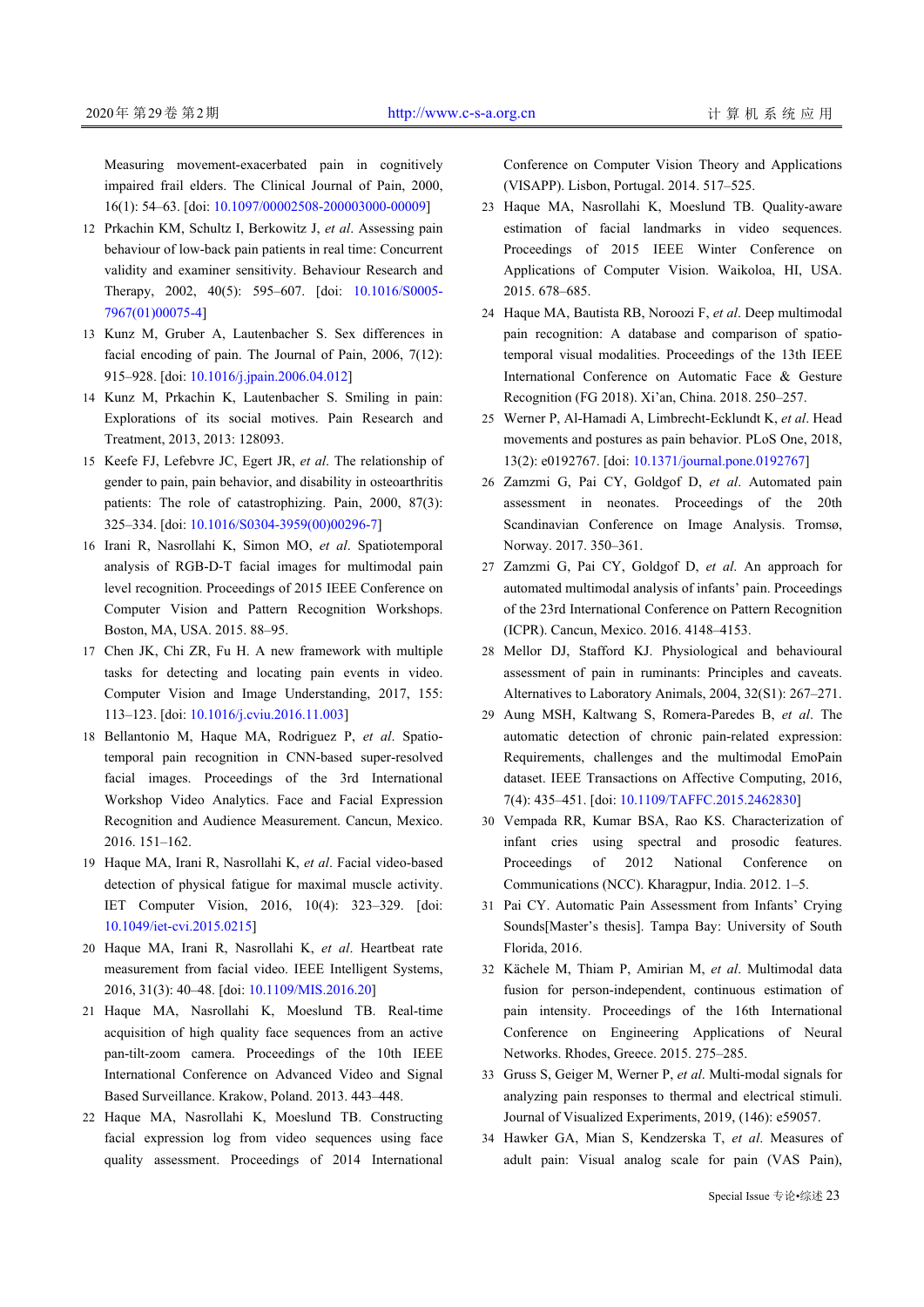numeric rating scale for pain (NRS Pain), McGill pain

questionnaire (MPQ), short - form McGill pain questionnaire (SF‐ MPQ), chronic pain grade scale (CPGS), short form‐36 bodily pain scale (SF‐36 BPS), and measure of intermittent and constant osteoarthritis pain (ICOAP). Arthritis Care  $\&$  Research, 2011, 63(S11): S240–S252.

- Taddio A, Hogan ME, Moyer P, *et al*. Evaluation of the 35 reliability, validity and practicality of 3 measures of acute pain in infants undergoing immunization injections. Vaccine, 2011, 29(7): 1390–1394. [doi: [10.1016/j.vaccine.](http://dx.doi.org/10.1016/j.vaccine.2010.12.051) [2010.12.051](http://dx.doi.org/10.1016/j.vaccine.2010.12.051)]
- 36 Zamzmi G, Kasturi R, Goldgof D, et al. A review of automated pain assessment in infants: Features, classification tasks, and databases. IEEE Reviews in Biomedical Engineering, 2018, 11: 77–96. [doi: [10.1109/](http://dx.doi.org/10.1109/RBME.2017.2777907) [RBME.2017.2777907\]](http://dx.doi.org/10.1109/RBME.2017.2777907)
- Ekman R, Rosenberg EL. What the Face Reveals: Basic and 37 Applied Studies of Spontaneous Expression Using the Facial Action Coding System (FACS). Oxford: Oxford University Press, 1997.
- 38 Prkachin KM, Solomon PE. The structure, reliability and validity of pain expression: Evidence from patients with shoulder pain. Pain, 2008, 139(2): 267–274. [doi: [10.1016/j.pain.2008.04.010\]](http://dx.doi.org/10.1016/j.pain.2008.04.010)
- 39 Grunau RVE, Craig KD. Pain expression in neonates: Facial action and cry. Pain, 1987, 28(3): 395–410. [doi: [10.1016/](http://dx.doi.org/10.1016/0304-3959(87)90073-X) [0304-3959\(87\)90073-X](http://dx.doi.org/10.1016/0304-3959(87)90073-X)]
- 40 Ruder S. An overview of multi-task learning in deep neural networks. arXiv: 1706.05098, 2017.
- Ghimire D, Lee J. Geometric feature-based facial 41 expression recognition in image sequences using multi-class adaboost and support vector machines. Sensors, 2013, 13(6): 7714–7734. [doi: [10.3390/s130607714\]](http://dx.doi.org/10.3390/s130607714)
- Li XL, Ruan QQ, Ming Y. 3D facial expression recognition 42 based on basic geometric features. Proceedings of the IEEE 10th International Conference on Signal Processing. Beijing, China. 1366–1369.
- Chao WL, Ding JJ, Liu JZ. Facial expression recognition 43 based on improved local binary pattern and classregularized locality preserving [projection. Signal](http://dx.doi.org/10.1016/j.sigpro.2015.04.007) [Process](http://dx.doi.org/10.1016/j.sigpro.2015.04.007)ing, 2015, 117: 1-10. [doi: [10.1016/j.sigpro.2015.](http://dx.doi.org/10.1016/j.sigpro.2015.04.007)] [04.007](http://dx.doi.org/10.1016/j.sigpro.2015.04.007)]
- 44 Huang XH, Wang SJ, Zhao GY, et al. Facial microexpression recognition using spatiotemporal local binary pattern with integral projection. Proceedings of 2015 IEEE International Conference on Computer Vision Workshop. Santiago, Chile. 2015: 1–9.
- 45 Shyam R, Singh YN. Face recognition using augmented local binary pattern and Bray Curtis dissimilarity metric. Proceedings of the 2nd International Conference on Signal Processing and Integrated Networks (SPIN). Noida, India. 2015. 779–784.
- Nanni L, Brahnam S, Lumini A. A local approach based on 46 a Local Binary Patterns variant texture descriptor for classifying pain states. Expert Systems with Applications, 2010, 37(12): 7888–7894. [doi: [10.1016/j.eswa.2010.](http://dx.doi.org/10.1016/j.eswa.2010.04.048) [04.048](http://dx.doi.org/10.1016/j.eswa.2010.04.048)]
- Li C, Zinger S, Ten WETA, *et al*. Video-based discomfort 47 detection for infants using a constrained local model. Proceedings of 2016 International Conference on Systems, Signals and Image Processing (IWSSIP). Bratislava, Slovakia. 2016. 1–4.
- 48 Chen JX, Liu XM, Tu P, et al. Person-specific expression recognition with transfer learning. Proceedings of the 19th IEEE International Conference on Image Processing. Orlando, FL, USA. 2012. 2621–2624.
- Ashraf AB, Lucey S, Cohn JF, *et al*. The painful face-pain 49 expression recognition using active appearance models. Image and Vision Computing, 2009, 27(12): 1788–1796. [doi: [10.1016/j.imavis.2009.05.007\]](http://dx.doi.org/10.1016/j.imavis.2009.05.007)
- 50 Edwards GJ, Cootes TF, Taylor CJ. Face recognition using active appearance models. Proceedings of the 5th European Conference on Computer Vision. Germany. 1998. 581–595.
- 51 Rupenga M, Vadapalli HB. Automatic spontaneous pain recognition using supervised classification learning algorithms. Proceedings of 2016 Pattern Recognition Association of South Africa and Robotics and Mechatronics International Conference (PRASA-RobMech). Stellenbosch, South Africa. 2016. 1–6.
- 52 Kaltwang S, Rudovic O, Pantic M. Continuous pain intensity estimation from facial expressions. Proceedings of the 8th International Symposium on Advances in Visual Computing. Crete, Greece. 2012. 368–377.
- 53 Agrawal S, Khatri P. Facial expression detection techniques: Based on Viola and Jones algorithm and principal component analysis. Proceedings of the 5th International Conference on Advanced Computing & Communication Technologies (ACCT). Haryana, India. 2015. 108–112.
- 54 Fotiadou E, Zinger S, Ten WETA, et al. Video-based facial discomfort analysis for infants. Proceedings of SPIE 9029, Visual Information Processing and Communication V. San Francisco, CA, USA. 2014. 90290F.
- 55 Lucey P, Cohn JF, Matthews I, et al. Automatically detecting pain in video through facial action units. IEEE

24 专论•综述 Special Issue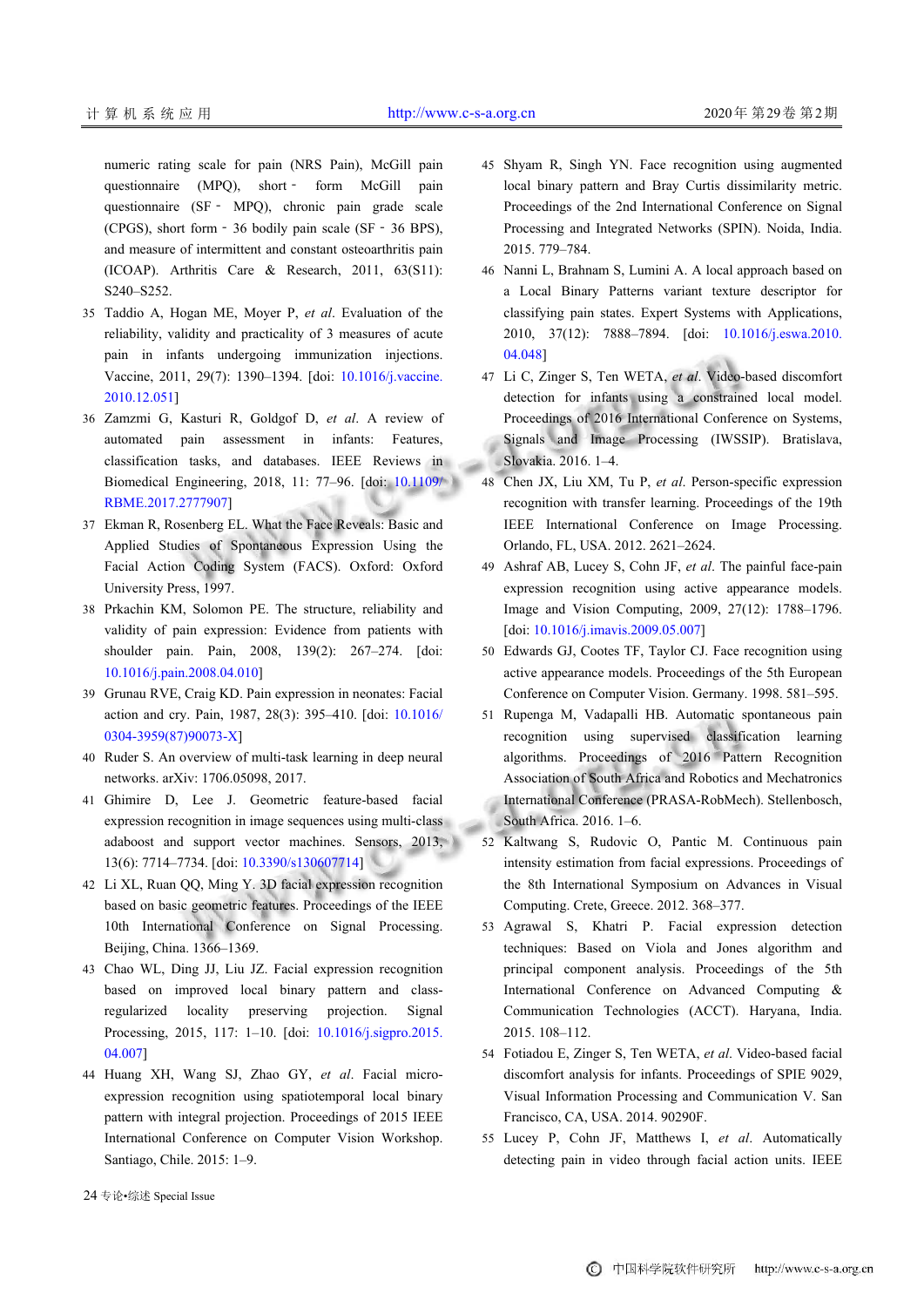Transactions on Systems, Man, and Cybernetics, Part B (Cybernetics), 2011, 41(3): 664–674. [doi: [10.1109/TSMCB.](http://dx.doi.org/10.1109/TSMCB.2010.2082525) [2010.2082525](http://dx.doi.org/10.1109/TSMCB.2010.2082525)]

- 56 Zhao JF, Mao X, Zhang J. Learning deep facial expression features from image and optical flow sequences using 3D CNN. The Visual Computer, 2018, 34(10): 1461–1475. [doi: [10.1007/s00371-018-1477-y](http://dx.doi.org/10.1007/s00371-018-1477-y)]
- 57 Zamzami G, Ruiz G, Goldgof D, et al. Pain assessment in infants: Towards spotting pain expression based on infants' facial strain. Proceedings of the 11th IEEE International Conference and Workshops on Automatic Face and Gesture Recognition (FG). Ljubljana, Slovenia. 2015. 1–5.
- Wei XS, Zhou ZH. An empirical study on image bag 58 generators for multi-instance learning. Machine Learning, 2016, 105(2): 155–198. [doi: [10.1007/s10994-016-5560-1\]](http://dx.doi.org/10.1007/s10994-016-5560-1)
- 59 Sikka K, Dhall A, Bartlett MS. Classification and weakly supervised pain localization using multiple segment representation. Image and Vision Computing, 2014, 32(10): 659–670. [doi: [10.1016/j.imavis.2014.02.008](http://dx.doi.org/10.1016/j.imavis.2014.02.008)]
- 60 Ruiz A, Rudovic O, Binefa X, et al. Multi-instance dynamic ordinal random fields for weakly-supervised pain intensity estimation. Proceedings of the 13th Asian Conference on Computer Vision. Taipei, China. 2016. 171–186.
- Hammal Z, Kunz M. Pain monitoring: A dynamic and 61 context-sensitive system. Pattern Recognition, 2012, 45(4): 1265–1280. [doi: [10.1016/j.patcog.2011.09.014](http://dx.doi.org/10.1016/j.patcog.2011.09.014)]
- 62 Khan RA, Meyer A, Konik H, et al. Pain detection through shape and appearance features. Proceedings of 2013 IEEE International Conference on Multimedia and Expo (ICME). San Jose, CA, USA. 2013. 1–6.
- 63 Roy SD, Bhowmik MK, Saha P, et al. An approach for automatic pain detection through facial expression. Procedia Computer Science, 2016, 84: 99–106. [doi: [10.1016/j.procs.](http://dx.doi.org/10.1016/j.procs.2016.04.072) [2016.04.072](http://dx.doi.org/10.1016/j.procs.2016.04.072)]
- 64 Yang RJ, Tong SJ, Bordallo M, et al. On pain assessment from facial videos using spatio-temporal local descriptors. Proceedings of the 6th International Conference on Image Processing Theory, Tools and Applications (IPTA). Oulu, Finland. 2016. 1–6.
- Werner P, Al-Hamadi A, Limbrecht-Ecklundt K, *et al*. 65 Automatic pain assessment with facial activity descriptors. IEEE Transact[ions on Affective Computing,](http://dx.doi.org/10.1109/TAFFC.2016.2537327) 2017, 8(3): 286–299. [doi: [10.1109/TAFFC.2016.2537327](http://dx.doi.org/10.1109/TAFFC.2016.2537327)]
- 66 Bourou D, Pampouchidou A, Tsiknakis M, et al. Videobased pain level assessment: Feature selection and intersubject variability modeling. Proceedings of the 41st International Conference on Telecommunications and Signal Processing (TSP). Athens, Greece. 2018. 1–6.
- Zhi RC, Zamzmi GZD, Goldgof D, *et al*. Automatic infants' 67 pain assessment by dynamic facial representation: Effects of profile view, gestational age, gender, and race. Journal of Clinical Medicine, 2018, 7(7): 173. [doi: [10.3390/jcm](http://dx.doi.org/10.3390/jcm7070173) [7070173](http://dx.doi.org/10.3390/jcm7070173)]
- 68 Schroff F, Kalenichenko D, Philbin J. FaceNet: A unified embedding for face recognition and clustering. Proceedings of 2015 IEEE Conference on Computer Vision and Pattern Recognition. Boston, MA, USA. 2015. 815–823.
- 69 Parkhi OM, Vedaldi A, Zisserman A. Deep face recognition. Proceedings of 2015 British Machine Vision Conference (BMVC). Swansea, UK. 2015. 6.
- 70 Zhang KP, Zhang ZP, Li ZF, et al. Joint face detection and alignment using multitask cascaded convolutional networks. IEEE Signal Processing Letters, 2016, 23(10): 1499–1503. [doi: [10.1109/LSP.2016.2603342](http://dx.doi.org/10.1109/LSP.2016.2603342)]
- 71 Hermans A, Beyer L, Leibe B. In defense of the triplet loss for person re-identification. arXiv: 1703.07737, 2017.
- 72 Liu WY, Wen YD, Yu ZD, et al. SphereFace: Deep hypersphere embedding for face recognition. Proceedings of 2017 IEEE Conference on Computer Vision and Pattern Recognition. Honolulu, HI, USA. 2017. 212–220.
- 73 Yang JL, Ren PR, Zhang DQ, et al. Neural aggregation network for video face recognition. Proceedings of 2017 IEEE Conference on Computer Vision and Pattern Recognition. Honolulu, HI, USA. 2017: 4362–4371.
- 74 Huang ZW, Wang RP, Shan S, et al. Face recognition on large-scale video in the wild with hybrid Euclidean-and-Riemannian metric learning. Pattern Recognition, 2015, 48(10): 3113–3124. [doi: [10.1016/j.patcog.2015.03.011](http://dx.doi.org/10.1016/j.patcog.2015.03.011)]
- 75 Li HX, Hua G. Hierarchical-PEP model for real-world face recognition. Proceedings of 2015 IEEE Conference on Computer Vision and Pattern Recognition. Boston, MA, USA. 2015. 4055–4064.
- Ofodile I, Kulkarni K, Corneanu CA, *et al*. Automatic 76 recognition of deceptive facial expressions of emotion. arXiv: 1707.04061, 2017.
- 77 Yu ZD, Zhang C. Image based static facial expression recognition with multiple deep network learning. Proceedings of 2015 ACM on International Conference on Multimodal Interaction. Seattle, WA, USA. 2015. 435–442.
- 78 Kim BK, Roh J, Dong SY, et al. Hierarchical committee of deep convolutional neural networks for robust facial expression recognition. Journal on [Multimodal User](http://dx.doi.org/10.1007/s12193-015-0209-0) [Interfaces,](http://dx.doi.org/10.1007/s12193-015-0209-0) 2016, 10(2): 173–189. [doi: [10.1007/s12193-](http://dx.doi.org/10.1007/s12193-015-0209-0) [015-0209-0\]](http://dx.doi.org/10.1007/s12193-015-0209-0)
- 79 Zhang C, Zhang ZY. Improving multiview face detection with multi-task deep convolutional neural networks. IEEE

Special Issue 专论•综述 25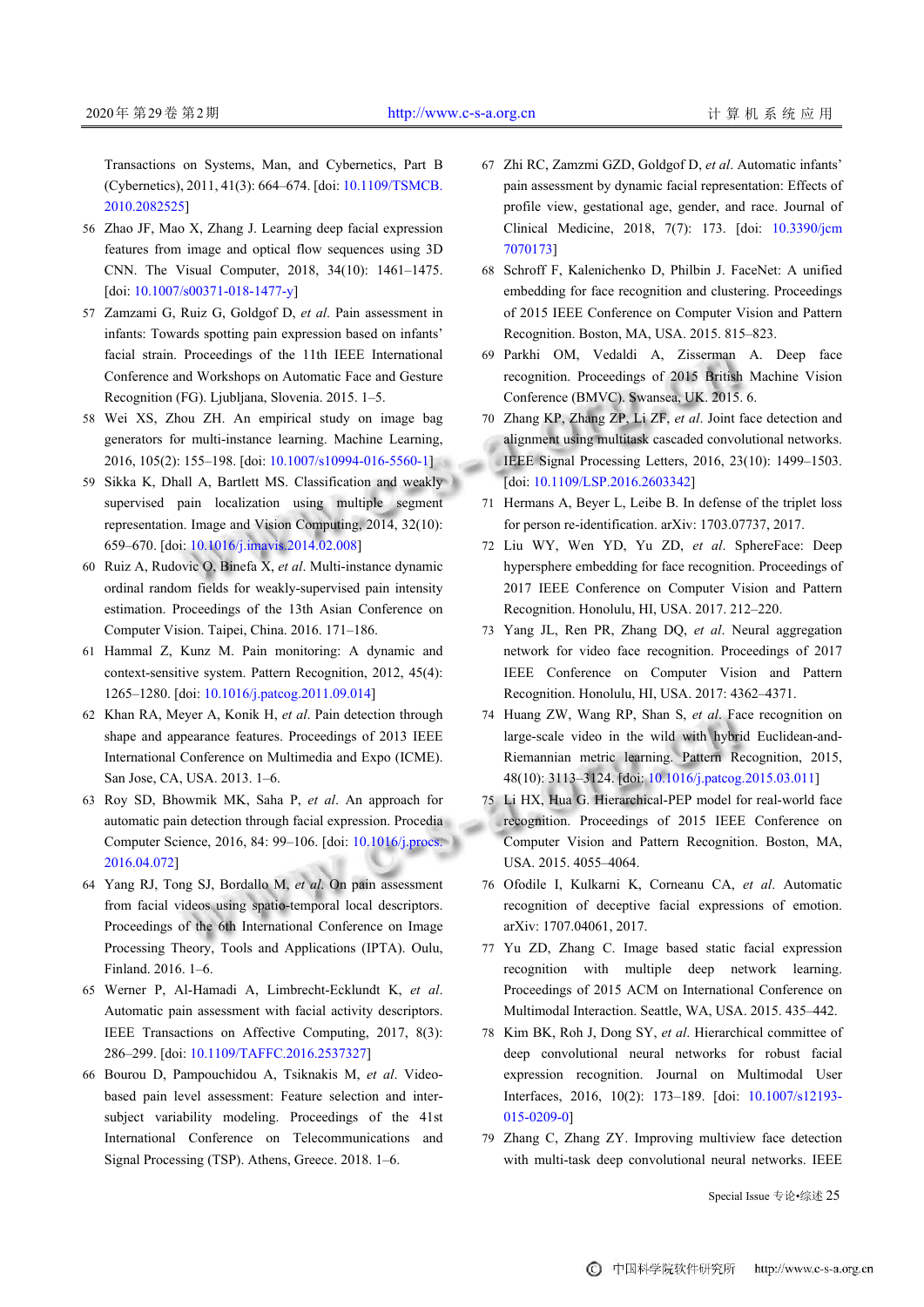Winter Conference on Applications of Computer Vision. Steamboat Springs, CO, USA. 2014. 1036–1041.

- Sun B, Xu QH, He J, *et al*. Audio-video based multimodal 80 emotion recognition using SVMs and deep learning. Proceedings of the 7th Chinese Conference on Pattern Recognition. Chengdu, China. 2016. 621–631.
- 81 Noroozi F, Marjanovic M, Njegus A, et al. Audio-visual emotion recognition in video clips. IEEE Transactions on Affective Computing, 2019, 10(1): 60–75. [doi: [10.1109/](http://dx.doi.org/10.1109/TAFFC.2017.2713783) [TAFFC.2017.2713783](http://dx.doi.org/10.1109/TAFFC.2017.2713783)]
- 82 Zhou J, Hong XP, Su F, et al. Recurrent convolutional neural network regression for continuous pain intensity estimation in video. Proceedings of 2016 IEEE Conference on Computer Vision and Pattern Recognition Workshops. Las Vegas, NV, USA. 2016. 84–92.
- Wang F, Xiang X, Liu C, *et al*. Regularizing face 83 verification nets for pain intensity regression. arXiv: 1702.06925, 2017.
- 84 Soar J, Bargshady G, Zhou XJ, et al. Deep learning model for detection of pain intensity from facial expression. Proceedings of the 16th International Conference on Smart Homes and Health Telematics, Designing a Better Future: Urban Assisted Living. Singapore. 2018. 249–254.
- Wen YD, Zhang KP, Li ZF, *et al*. A discriminative feature 85 learning approach for deep face recognition. Proceedings of the 14th European Conference on Computer Vision. Amsterdam, The Netherlands. 2016. 499–515.
- 86 Kharghanian R, Peiravi A, Moradi F. Pain detection from facial images using unsupervised feature learning approach. Proceedings of the 38th Annual International Conference of the IEEE Engineering in Medicine and Biology Society (EMBC). Orlando, FL, USA. 2016. 419–422.
- Martinez DL, Rudovic O, Picard R. Personalized automatic 87 estimation of self-reported pain intensity from facial expressions. Proceedings of 2017 IEEE Conference on Computer Vision and Pattern Recognition Workshops. Honolulu, HI, USA. 2017. 70–79.
- 88 Egede J, Valstar M, Martinez B. Fusing deep learned and hand-crafted features of appearance, shape, and dynamics for automatic pain estimation. Proceedings of the 12th IEEE International Conference on Automatic Face & Gesture Recognition (FG 2017). Washington, DC, USA. 2017. 689–696.
- 89 Rodriguez P, Cucurull G, Gonzàlez J, et al. Deep pain: Exploiting long short-term memory networks for facial expression classificat[ion. IEEE Transactions](http://dx.doi.org/10.1109/TCYB.2017.2662199) on Cybernetics, 2017. [doi: [10.1109/TCYB.2017.2662199](http://dx.doi.org/10.1109/TCYB.2017.2662199)]
- 90 Chen ZL, Ansari R, Wilkie D. Automated pain detection

from facial expressions using FACS: A review. arXiv: 1811.07988, 2018.

- Bartlett MS, Littlewort GC, Frank MG, *et al*. Automatic 91 decoding of facial movements reveals deceptive pain expressions. Current Biology, 2014, 24(7): 738–743. [doi: [10.1016/j.cub.2014.02.009](http://dx.doi.org/10.1016/j.cub.2014.02.009)]
- 92 Olugbade TA, Bianchi-Berthouze N, Marquardt N, et al. Pain level recognition using kinematics and muscle activity for physical rehabilitation in chronic pain. Proceedings of 2015 International Conference on Affective Computing and Intelligent Interaction (ACII). Xi'an, China. 2015. 243–249.
- Wang CY, Olugbade TA, Mathur A, *et al*. Automatic 93 detection of protective behavior in chronic pain physical rehabilitation: A recurrent neural network approach. arXiv: 1902.08990, 2019.
- Stahl A, Schellewald C, Stavdahl Ø, *et al*. An optical flow-94 based method to predict infantile cerebral palsy. IEEE Transactions on Neural Systems and Rehabilitation Engineering, 2012, 20(4): 605–614. [doi: [10.1109/TNSRE.](http://dx.doi.org/10.1109/TNSRE.2012.2195030) [2012.2195030](http://dx.doi.org/10.1109/TNSRE.2012.2195030)]
- 95 Thiam P, Kessler V, Amirian M, et al. Multi-modal pain intensity recognition based on the SenseEmotion database. IEEE Transactions on Affective Computing, 2019. [doi: [10.1109/TAFFC.2019.2892090](http://dx.doi.org/10.1109/TAFFC.2019.2892090)]
- 96 Abdulaziz Y, Ahmad SMS. Infant cry recognition system: A comparison of system performance based on mel frequency and linear prediction cepstral coefficients. Proceedings of 2010 International Conference on Information Retrieval & Knowledge Management (CAMP). Shah Alam, Selangor, Malaysia. 2010. 260–263.
- Franck LS, Ridout D, Howard R, *et al*. A comparison of pain measures in newborn infants after cardiac surgery. Pain, 2011, 152(8): 1758–1765. [doi: [10.1016/j.pain.2011.03.](http://dx.doi.org/10.1016/j.pain.2011.03.017) [017](http://dx.doi.org/10.1016/j.pain.2011.03.017)] 97
- 98 Werner P, Al-Hamadi A, Walter S, et al. Automatic heart rate estimation from painful faces. Proceedings of 2014 IEEE International Conference on Image Processing (ICIP 2014). Paris, France. 2014. 1947–1951.
- 99 Werner P, Al-Hamadi A, Niese R, et al. Automatic pain recognition from video and biomedical signals. Proceedings of the 22nd International Conference on Pattern Recognition. Stockholm, Sweden. 2014. 4582–4587.
- Walter S, Gruss S, Limbrecht-Ecklundt K, *et al*. Automatic 100 pain quantification using autonomic parameters. Psychology & Neuroscience, 2014, 7(3): 363–380.
- Kächele M, Amirian M, Thiam P, *et al*. Adaptive 101 confidence learning for the personalization of pain intensity estimation systems. Evolving Systems, 2017, 8(1): 71–83.